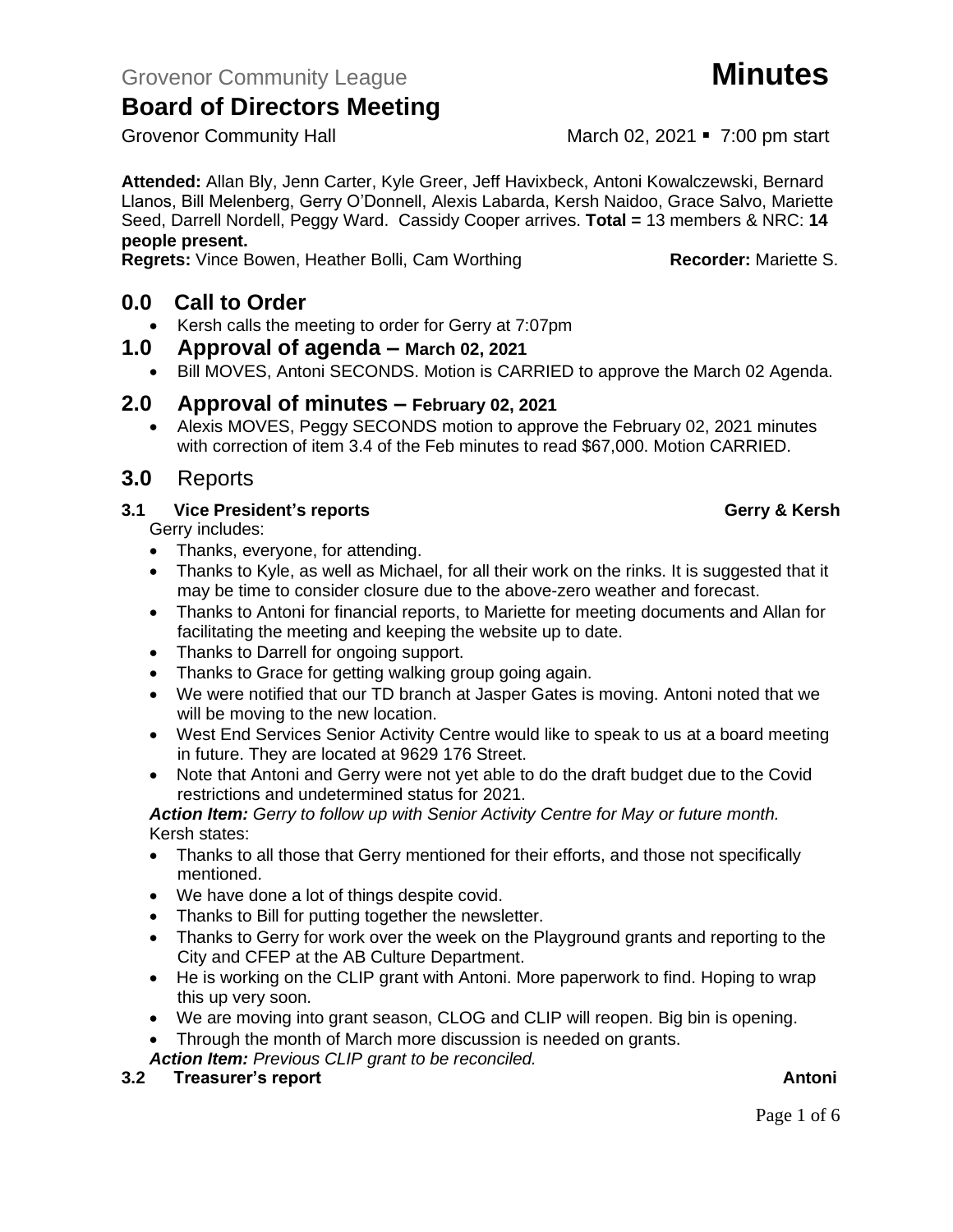Grovenor Community Hall March 02, 2021 • 7:00 pm start

Antoni reported that:

- Accounts as of January 31:
- General Account: \$78,869.36
- Casino Account: \$22,997.73
- Of note for March:
	- Grant for \$800 coming in from EPCOR.

## *Action Item: x*

**3.3 Civics report Jeff** Jeff reports that:

- The TD bank at Jasper Gates is moving.
- He has not heard back from couple who wanted to build a bigger garage with variance.
- Jenn says the owner of an alley-facing garage near 107 ave. traffic circle is wanting to develop a detailing business. She received a notice.
- Request from 146 & Stony Plain Rd to add massage services. Svitlana dress shop. A preliminary notification. They have to apply for rezoning.

## **3.4 City of Edmonton** Darrell

Darrell sent a report and stated:

- See report here: [3. March 02, 2021 -](https://drive.google.com/drive/folders/1hVFdtKDZVz2lhV1I1rAuFATFjpnm7OqR) Board Google Drive:
- Thanks to Gerry for the 2018 playground documents. Grovenor will be getting a cheque for \$67,414.85.
- Some of the money comes from the project coming in under tender.
- In relation to CFEP, we appear to not be in arrears.
- City has done reconciliation for us.
- Yet to follow up with Rhea at Alberta Lotteries.
- Brian Los did submit a project proposal for the sliding hill.
- City will discuss the hill proposal with the public school board planner.
- He asked internally what funding was available within the Neighbourhood Park Development program for the sliding hill proposal. He will let us know the reply.

*Action Item: Darrell to provide response from City on available sliding hill funding.*

## **4.0 Old business**

### **4.1 Social update Grace**

Grace stated:

- She is working to move forward the walking group again.
- She will comply with AHS regulations.
- She logged in to her new email.
- She sent an ad for the walking initiative to the newsletter.
- She will reach out to Amelia for social media and Allan for website postings.
- It is 6:30 pm every Monday starting March 8.
- It is in conjunction with St. Paul's church.
- EFCL site mentions walking poles. She will look into that.
- Sticks would be useful for walking on ice in the ravine.

*Action Item: Grace to reach out to Amelia, Bernard, and Allan to promote walking group. Action Item: Grace to investigate walking poles on EFCL site.* 

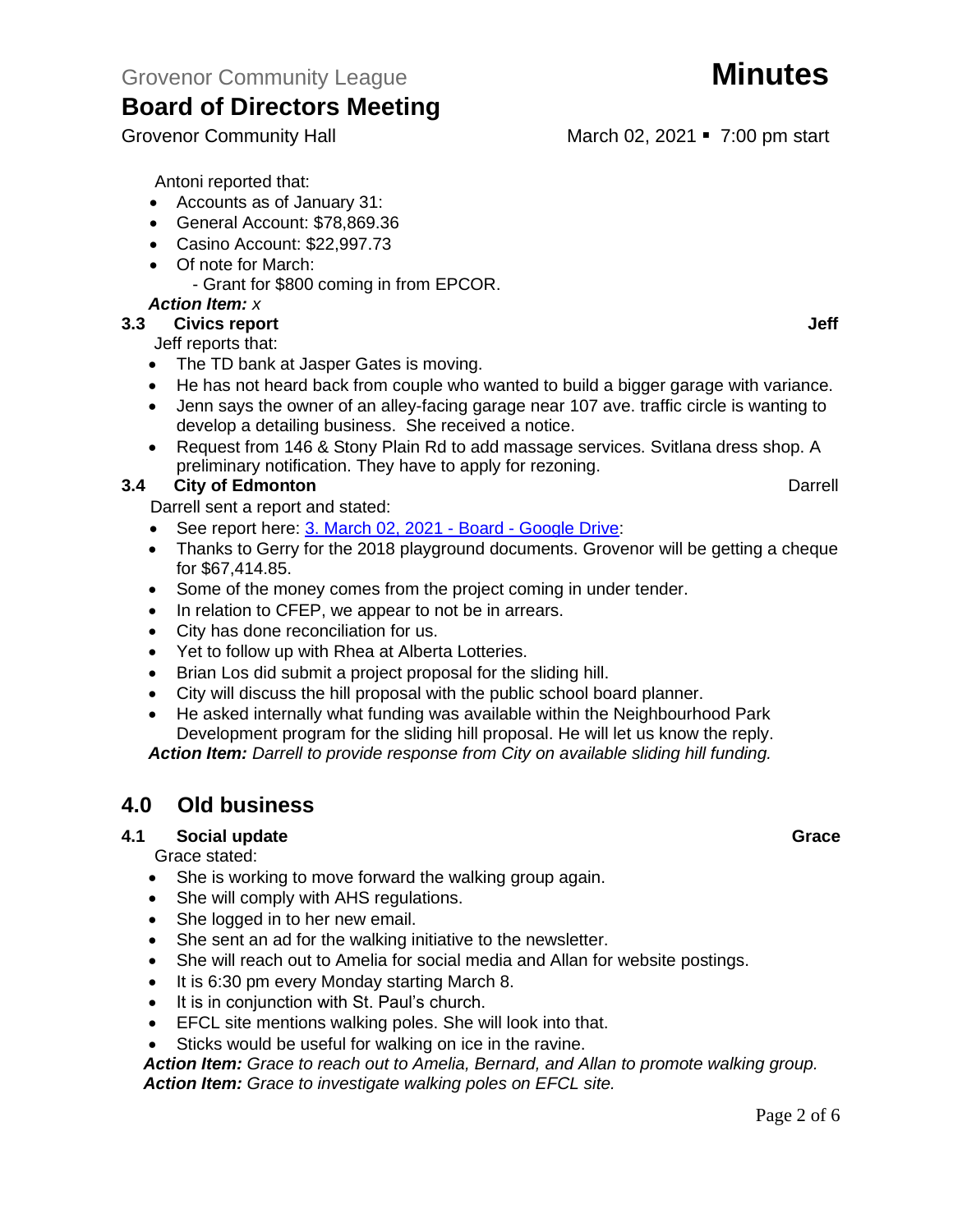## **4.2 Programs update Cassidy Cassidy**

Cassidy arrived late.

- He asked if there was program information pertaining to Programs.
- Suggested he contact Heather.

## **4.3 Ice rink update Kyle**

Kyle reported that:

- It is a little warm this week, so the rinks have been closed to preserve the ice.
- Amanda says there haven't been too many problems lately.
- Overall things worked out pretty well despite a tough start.
- Michael has done a good job.
- Do we still need Amanda there? Yes, for now at peak hours.
- *Action item: Monitor the need for Amanda's services at rink.*

## **4.4 Playground Refund from CoE and CFEP Gerry/Darrell**

Gerry reported:

- The government of Alberta wanted to know about our part of the contribution towards the playground project. Corporate, fundraising, Parent's association, etc. The woman Gerry spoke to from AB Culture department will advise on what if anything needs to be done.
- \$77,000 in donations was contributed by the community league towards the project. We met all of the requirements for our donation.

*Action item: To get clarity on what our refund will be and if all requirements were met.*

## **4.5 Elections Canada request to rent Hall Gerry**

Gerry stated:

- Elections Canada approached us as they didn't have access to the school.
- They have full insurance in place and cleaning services they would provide daily.
- They were notified about the defibrillator and are looking into it. Allan clarified that it is just the pads that need replacing. Adult and child. Model of pads required to be determined by Allan.
- They think they can get about 3 polling stations in our square footage.
- They offer about \$125 per day. This would cover our costs.
- They do have a signed letter from AHS to approve setting up the polls in the hall.

Action item: Allan to investigate model and cost of defibrillator pads for adult and child and *inform Gerry, who will then relay the information to Elections Canada.*

### **4.6 Goals and Objectives document Gerry**

Gerry stated:

- We would like to retain that \$67,000 as we may not get an approved casino this year due to Covid restrictions.
- He has added in Cassidy's name into the documents.
- It is a living document we can make changes to it at any time.
- Question about potential membership drive. Decided fall is preferred.
- Motion to approve the Goals and Objectives is MOVED by Bill and SECONDED by Mariette. APPROVED.

### *Action item: x*

**4.7 Valley Line LRT & EPCOR infrastructure project Allan**

Allan reported that:

Page 3 of 6

Grovenor Community Hall March 02, 2021 • 7:00 pm start

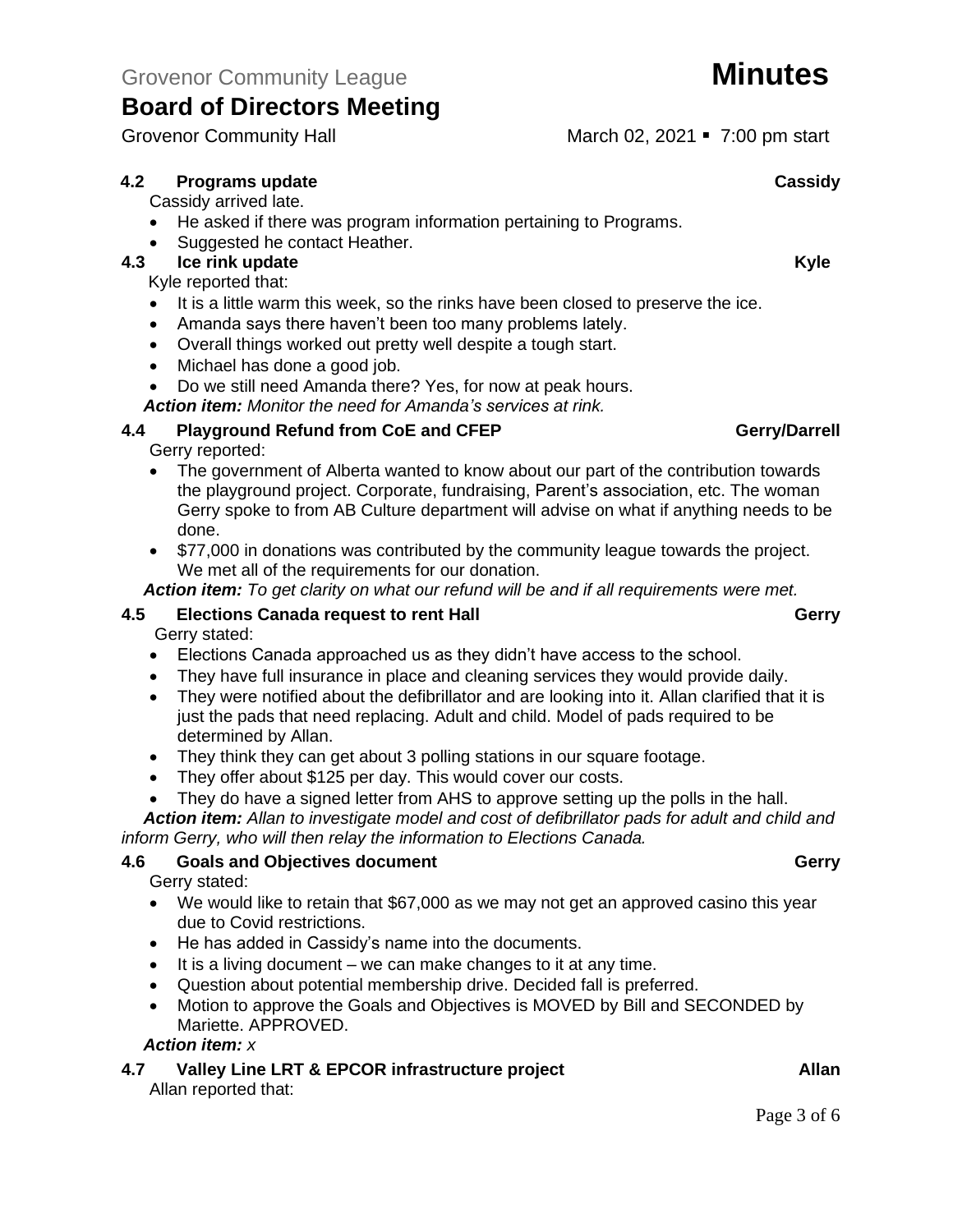Grovenor Community Hall March 02, 2021 • 7:00 pm start

- Near Grovenor School and in Oliver there are utility upgrades/reroutes in place.
- At WEM, they are moving the Transit Centre to the north side of the mall to build the new LRT station on the south side where the current bus transit centre is located.
- For what we can expect to happen down Stony Plain Road, see the area around Strathearn Heights. The tracks go down the middle of the road.

### *Action Item: x*

### **4.8 Newsletter update Bill**

#### Bill reported:

- Newsletter is done. Off to the printer tomorrow.
- It will be distributed by Friday or this weekend. It is a 12 pager.
- He received some nice articles, from Brad Mielke, Alex Labarda.

## **4.9 Google Workspace update Bill**

- Allan states he sent out a tutorial when setting up new email address for board members.
- Without a Grovenor.ca email address, you will need to ask for access for documents.
- EFCL weekly update, there was a part of the email that discussed provincial government funding for having to close during Covid. Antoni to check into funding.
- Money has to have already been spent. Need to submit receipts. March 31 deadline.
- Board contact information has been updated in the newsletter.
- *Action item***:** *Allan to forward President email to Gerry.*
- *Action item: Allan to send tutorial to Jenn*.
- *Action item: Antoni to check if we meet provincial funding guidelines per EFCL email.*

## **4.10 Other old business All**

- X reported:
- x

## **5.0 New business**

- **5.1 Nominations for Grovenor Soccer Program coordinator Gerry** Gerry reported that:
	- Rosa did put her name forward.
	- She is working with a couple of other communities.
	- Question about possible future funding for an external coordinator posed by Rosa. Would need board approval in future.
	- Motion to approve Rosa as Soccer Program coordinator is MOVED by Bill, SECONDED by Allan. APPROVED.

*Action Item: Newsletter and website to include soccer program contact information.*

- **5.2 Stony Plain Road and Area News Network (SPANN) Gerry** Gerry reported:
	- This organization has a newsletter they put out regularly and want us to contribute.
	- Maybe something we submit for our newsletter could be forwarded to SPANN by Bill?
	- Perhaps Bill and Amelia can contribute? Consider archived material?
	- They also need volunteers.

*Action Item: Post SPANN's need for volunteers. Kersh to fan out message. Bill volunteered to submit articles to them.*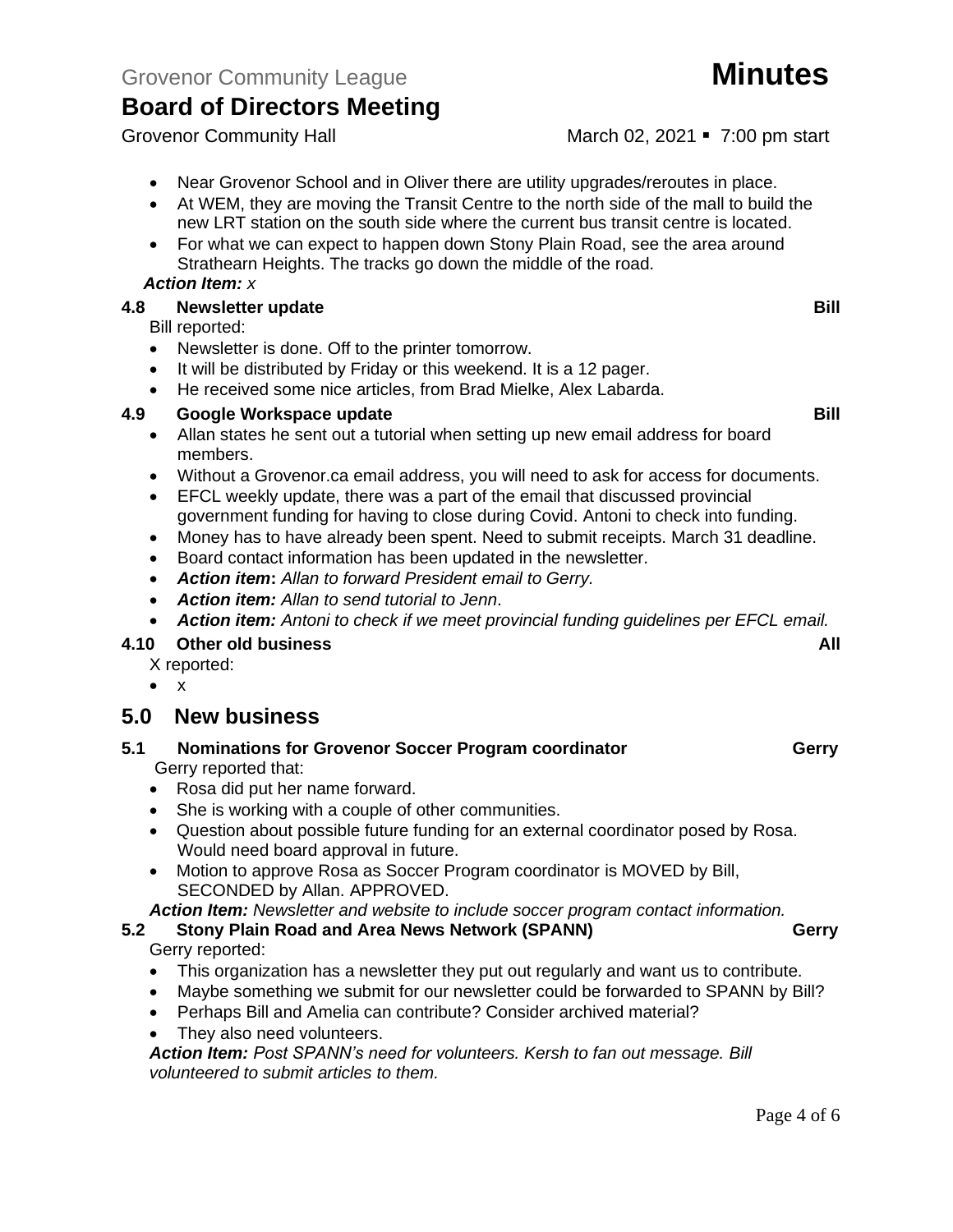## Page 5 of 6

Grovenor Community Hall March 02, 2021 • 7:00 pm start

## **5.3 James Cumming, MP Edmonton Centre Request Gerry**

Gerry reported that:

- Request came to have him participate in one of our meetings as we have always done with our councilors and representatives in the past.
- Virtual seems to be the means we have right now.
- James Cumming advertises in our newsletter.
- We can't favour him during election time. Invite him for April if no election called between now and then. With an hour time limit. Have him start at 7:00 pm
- We would want to make sure he has proper login access.

*Action Item: Gerry to coordinate James Cummings attendance at board meeting.*

## **6.0 Action Items update (for items not yet covered)**

- Looking at ways to move forward on 142 street proposed light and not wait for traffic study. Kersh and Darrell to get together offline.
- 148 street and Stony Plain Road crosswalk still needs attention too regarding a flashing light.
- Antoni has details on expenditures to update from January 5 meeting.

## **7.0 Next meeting – April 06, 2020 ▪ 7:00 pm**

## **Adjourned 8:45 pm** ✓

\*Please see January 2021 Income Statement below.